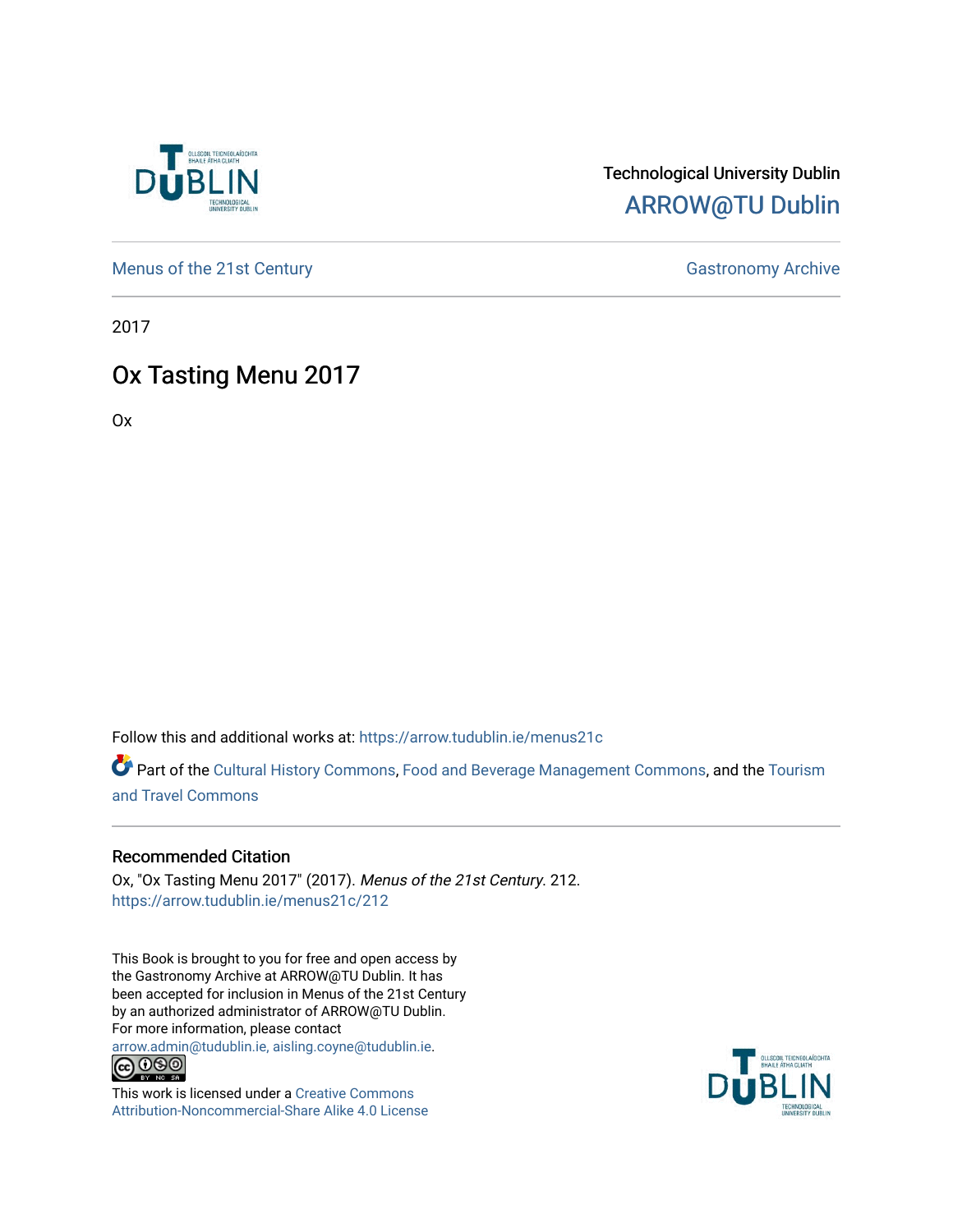

## Tasting Menu

# Tasting Menu

OX is committed to developing close relationships with local suppliers, menus are created around the best available seasonal produce.

As a result, each dish leaving the kitchen is thoughtfully designed so every element on the plate has an integral role in showcasing spring's larder.

> OX Spring Menu £50 (Wine Pairing £30) OX Vegetable Menu £45 (Wine Pairing £30)

#### **Sample Tasting Menu 01.04.17**

Butternut squash, onion galette, ricotta, fennel pollen

~

Sourdough, Cuinneog butter

Lobster, pea, radish, pickled mussels

~

Asparagus, Coolattin cheddar, truffle, lardo

~

### Brill, coral butter, sprouting broccoli, lemongrass

~